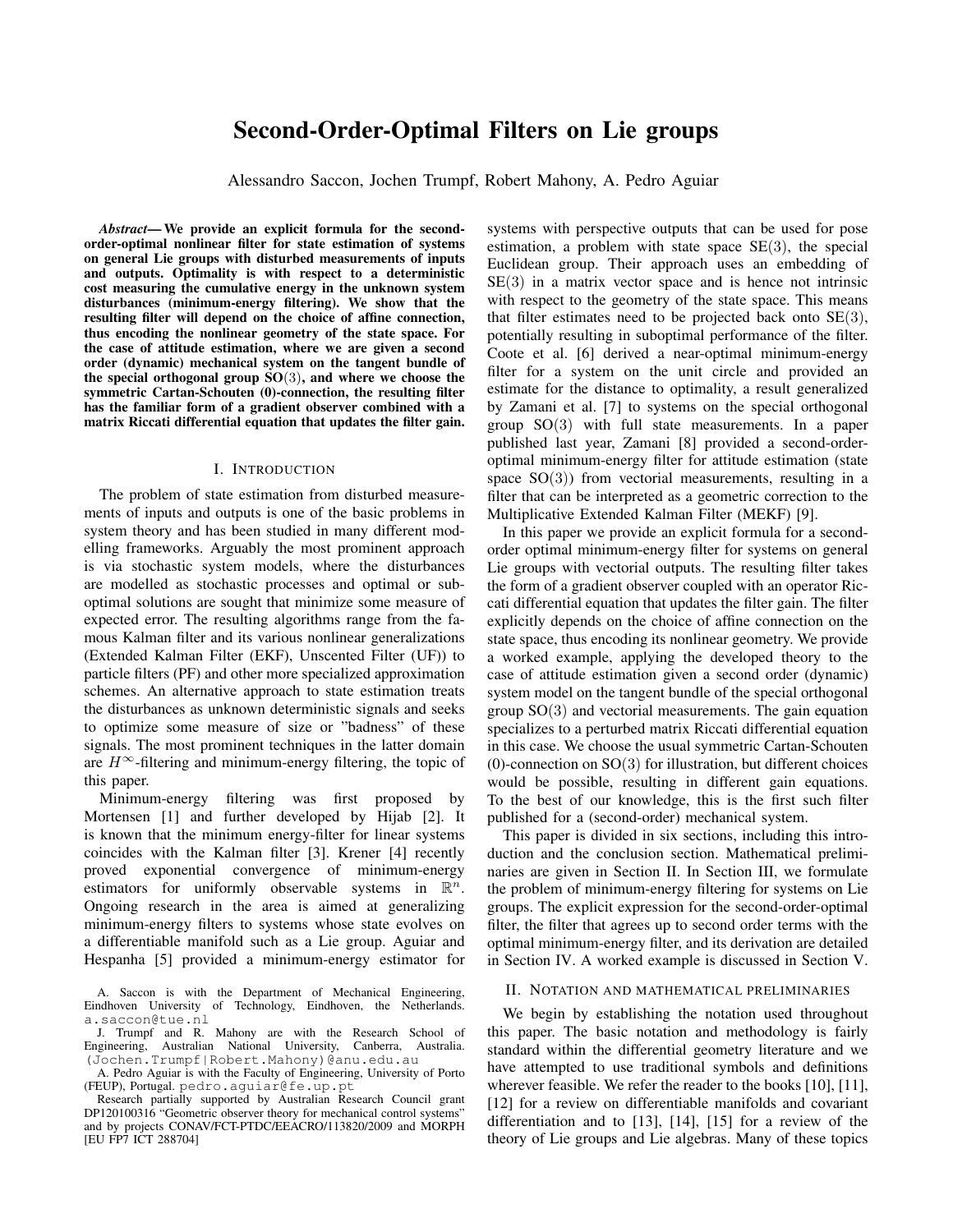are also covered in [16] and [17]. The following symbols will be used frequently:<br> $G$  a co

a connected Lie group  $n$  the dimension of the group  $G$  $g, h$  elements of  $G$ g the Lie algebra associated with  $G$ <br> $X, Y$  elements of the Lie algebra g elements of the Lie algebra g the Lie bracket of g g ∗ the dual of the Lie algebra g  $\mu$  an element of  $\mathfrak{g}^*$  $L_g: G \to G$  an element of  $\mathfrak{g}^*$ <br>  $L_g: G \to G$  left translation  $L_g h = gh$ <br>
the tangent map of  $L_g$  at  $T_h L_g$  the tangent map of  $L_g$  at  $h \in G$ <br>gX shorthand for  $T_e L_g(X) \in T_g G$ gX<br>
shorthand for  $T_e L_g(X) \in T_g G$ <br>  $\langle \cdot, \cdot \rangle$ <br>
duality paring  $\langle \mu, X \rangle = \mu(X)$ <br>  $V$ <br>
finite dimensional vector space duality paring  $\langle \mu, X \rangle = \mu(X)$  $V$  finite dimensional vector space<br>  $f: G \to V$  differentiable map differentiable map  $\mathbf{d} f(g)$  differential of f at g,  $\mathbf{d} f(g) \colon T_g G \to V$ identifying  $T_{f(g)}V$  with V  $d_1, d_2, \ldots$  differentials with respect to individual arguments of a multiple argument map  $\nabla_{\mathbf{X}} \mathbf{Y}$  covariant derivative (**X** and **Y** are vector fields on  $G$ )  $\omega: \mathfrak{g} \times \mathfrak{g} \to \mathfrak{g}$  connection function associated with  $\nabla$  $\omega_X : \mathfrak{g} \to \mathfrak{g}$   $\omega_X(Y) = \omega(X, Y)$  $\omega \frac{\Box}{Y} : \mathfrak{g} \to \mathfrak{g}$   $\omega$  $\frac{X}{Y}(X) = \omega_X(Y)$  $\omega_X^\ast\colon \mathfrak{g}^\ast\to \mathfrak{g}^\ast$  $\langle \omega_X^*(\mu), Y \rangle = \langle \mu, \omega_X Y \rangle$  $\omega_{\mu}^{*} = \vdots$  g  $\rightarrow$  g<sup>\*</sup>  $\langle \omega_{\mu}^{*}(\overline{X}), Y \rangle = \langle \omega_{X}^{*}(\mu), Y \rangle = \langle \mu, \omega_{X} Y \rangle$  $\omega_Y^{\mu\over\cdots}*\colon \mathfrak{g}^*\to \mathfrak{g}^*$  $\langle \omega \frac{\mu}{Y} * (\mu), X \rangle = \langle \mu, \omega \frac{\langle \mu \rangle}{Y} X \rangle = \langle \mu, \omega X Y \rangle$  $T(X, Y) \in \mathfrak{g}$  torsion function associated with  $\omega$ <br>  $T_X : \mathfrak{g} \to \mathfrak{g}$  partial torsion function  $T_X Y = T$ <br>
Hess  $f(g)$  Hessian operator of a twice differ partial torsion function  $T_X Y = T(X, Y)$ Hessian operator of a twice differentiable function  $\hat{f}$ :  $G \to \mathbb{R}$  (or a map  $f : G \to V$ )  $(\phi)^W$ :  $\mathfrak{L}(W,U)$  $W: \mathfrak{L}(W, U)$  Exponential functor  $(\cdot)^W$  applied to a  $\rightarrow \mathfrak{L}(W, V)$  linear map  $\phi: U \rightarrow V$ 

Dual and symmetric maps. We will use the canonical identification of the Lie algebra g with its bidual g ∗∗ allowing us to treat the dual  $\phi^* : \mathfrak{g}^{**} \to \mathfrak{g}^*$  of a linear map  $\phi : \mathfrak{g} \to$  $\mathfrak{g}^*$  again as a map  $\phi^* \colon \mathfrak{g} \to \mathfrak{g}^*$ . We can hence call  $\phi$ *symmetric* (with respect to the duality pairing) if  $\phi = \phi^*$ . This idea extends to arbitrary linear maps between a (finitedimensional) vector space and its dual, for example the Hessian operator defined below.

Connection function. A left-invariant affine connection ∇ on G is fully characterized by its bilinear connection function  $\omega: \mathfrak{g} \times \mathfrak{g} \to \mathfrak{g}$  through the identity  $\nabla_{qX}(qY) = g\omega(X, Y)$ [18].

**Swap operator.** The connection function  $\omega$  allows us to introduce a convenient operator calculus that we will use extensively in the derivation of our filter. Other than the partial connection functions  $\omega_X$ ,  $\omega_Y^{\leftrightharpoons}$ ,  $\omega_X^*$ ,  $\omega_\mu^{*\leftrightharpoons}$ , and  $\omega_Y^{\leftrightharpoons*}$ defined in the notation table above, thinking of the 'swap'  $\leftrightharpoons$ and 'dual' ∗ operations as formal operations, we can close off the calculus with the two additional operators  $\omega^{* \rightleftharpoons * }$  and  $\omega$ <sup> $\leftrightarrow$   $\div$ </sup>, defined in the obvious way, which turn out to be equal. This yields identities like  $\omega^{* \rightleftharpoons *} = \omega^{*}$ . We will use this latter identity at one point in the filter derivation.

Hessian operator. Given a twice differentiable function  $f: G \rightarrow \mathbb{R}$  we can define the Hessian operator Hess  $f(g)$ :  $T_g G \rightarrow T_g^* G$  at a point  $g \in$ G by Hess  $f(g)(gX)(gY) = d(d f(g)(gY))(gX)$  $df(g)(\nabla_{gX}(gY))$  for all  $gX, gY \in T_gG$  [19]. Here,  $d(d f(g)(gY))$ :  $T_gG \to \mathbb{R}$  is shorthand for the differential of the function  $g \mapsto d f(g)(gY)$  at the point  $g \in G$ .

The dual Hessian operator is also a map

 $\left(\text{Hess } f(g)\right)^*$ :  $T_g G \to T_g^* G$  since we identify the bidual  $T_g^* G$  with  $T_g G$ . Note that the Hessian operator is not always symmetric (in the sense defined above). It is, however, symmetric at any critical point of the function f since  $df(g) = 0$  causes the second, potentially nonsymmetric term in the definition of the Hessian operator to vanish. This term, and hence the Hessian operator, is always symmetric if the connection  $\nabla$  is symmetric [19].

The concept of a Hessian operator naturally extends to vector-valued twice differentiable maps  $f: G \rightarrow V$ . The Hessian operator at a point  $g \in G$  is then a map Hess  $f(g) \colon T_g G \to \mathfrak{L}(T_g G, V)$ , where  $\mathfrak{L}(T_g G, V)$  denotes the set of linear maps from  $T_qG$  to V. The Hessian operator is defined component-wise with respect to a basis in  $V$  [19]. It is easy to check that the resulting operator is independent of the choice of basis.

**Exponential functor.** Given a linear map  $\phi: U \to V$  and a third vector space W, the exponential functor  $(\cdot)^W$  lifts the map  $\phi$  to the linear map  $\phi^W$ :  $\mathfrak{L}(W, U) \to \mathfrak{L}(W, V)$  defined by  $\phi^W(\eta) = \phi \circ \eta$ .

#### III. PROBLEM FORMULATION

In this section, we introduce the problem of minimumenergy state estimation for systems on Lie groups. The section concludes with a statement of the main result of the paper.

Consider the deterministic system on a Lie group G defined by

$$
\dot{g}(t) = g(t) (\lambda(g(t), u(t), t) + B\delta(t)), \qquad g(t_0) = g_0 \quad (1)
$$

with state  $g(t) \in G$ , input  $u(t) \in \mathbb{R}^m$  a known exogenous signal, nominal (left-trivialized) dynamics  $\lambda: G\times\mathbb{R}^m\times\mathbb{R}\to$ g, and unknown *model error*  $\delta(t) \in \mathbb{R}^d$ . The known map  $B: \mathbb{R}^d \to \mathfrak{g}$  is linear and  $g_0 \in G$ , the initial condition at the initial time  $t_0 \in \mathbb{R}$ , is unknown. After a choice of basis for g, the model error space  $\mathbb{R}^d$  can be taken to be the Lie algebra g or, alternatively, a vector space of smaller dimension. This latter case will be illustrated in Section V.

The two main applications that motivate our work are the kinematics and dynamics of mechanical systems. In the case where just the kinematics of a mechanical system are considered, the left-trivialized dynamics are simply the system velocity  $\lambda(q, u, t) = u$  leading to the classical nominal left-invariant kinematics  $\dot{g} = gu$  [20], [21]. In this case the system 'input' is the measured velocity and the model error  $\delta$  is best thought of as measurement error associated with inexact measurement of the velocity.

In the case of a dynamical mechanical system then  $G =$  $TC$  is the tangent bundle of a smaller Lie-group  $C$  that is a representation of the configuration space of the mechanical system [16], [17]. In this case the model error  $\delta$  is an additive term that includes unmodeled dynamics as well as acceleration measurement error and only applies to the dynamics that model the evolution of the velocity of the system and not to the kinematics. This property can be incorporated into (1) by suitable choice of the linear operator B and the dimension d of the model error space  $\mathbb{R}^d$ . Section V provides an example of the second case while the first case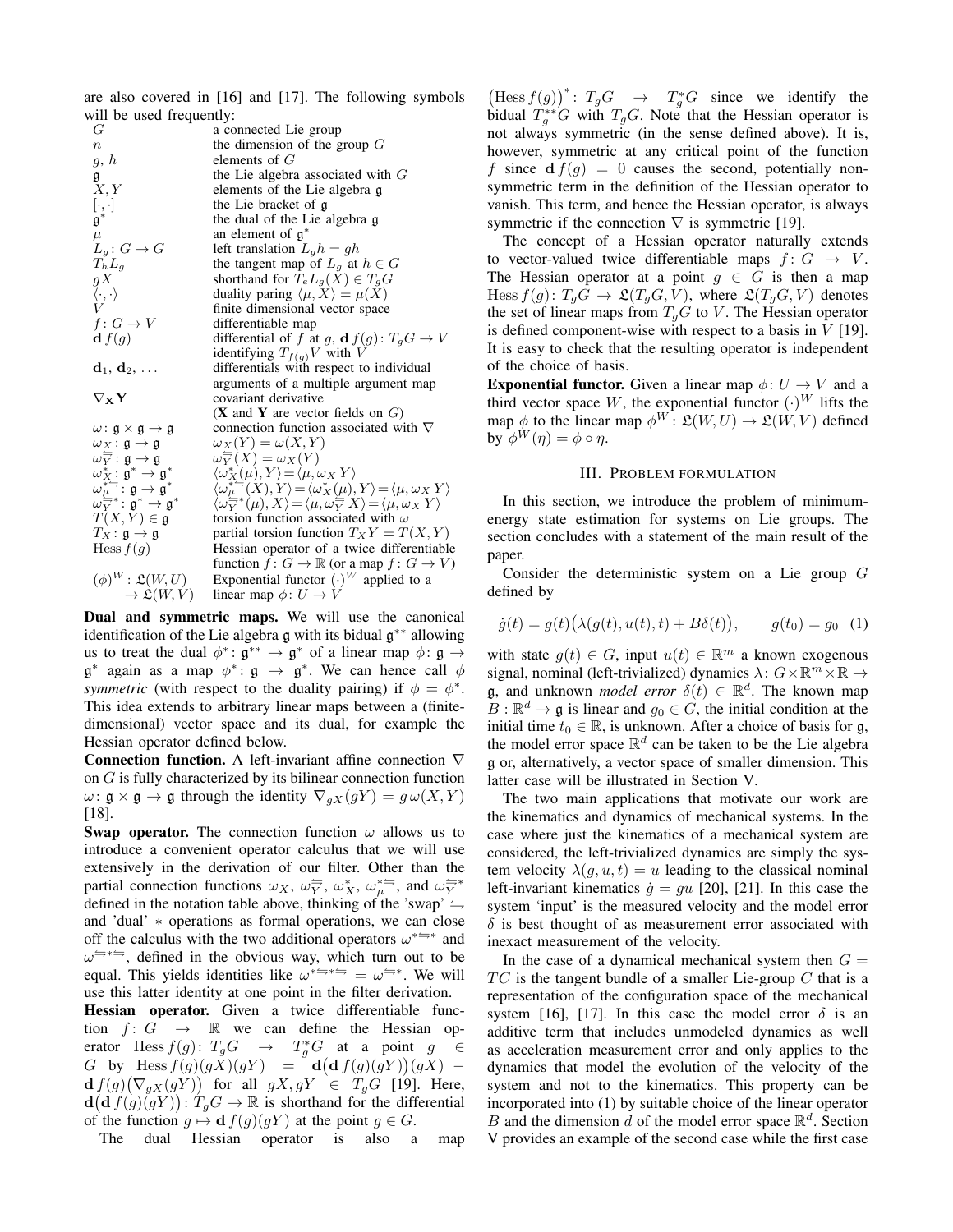has been considered in a number of prior works including [8], [9].

The known measurement output, denoted by  $y \in \mathbb{R}^p$ , is related to the state q through the nominal output map  $h: G \times$  $\mathbb{R} \to \mathbb{R}^p$  as

$$
y(t) = h(g(t), t) + D\varepsilon(t)
$$
 (2)

where  $\varepsilon \in \mathbb{R}^p$  is the unknown *measurement error* and  $D: \mathbb{R}^p \to \mathbb{R}^p$  is an invertible linear map.

In the minimum energy filtering approach, both the 'error' signals,  $\delta$  and  $\varepsilon$ , are modeled as unknown deterministic functions of time. Along with the unknown initial condition  $g_0$  these three signals are the unknowns in the filtering problem. Given measurements  $y(\tau)$  and inputs  $u(\tau)$  taken over a period  $\tau \in [t_0, t]$  then there are only certain possible unknown signals  $(\delta(\tau), \varepsilon(\tau), g_0)$  for  $\tau \in [t_0, t]$  that are compatible with (1) and (2). Each triple of compatible unknown signals corresponds to a separate state trajectory  $g(\tau)$ . The principle of minimum energy filtering is that the 'best' estimate of the state is the trajectory induced by the set of unknown signals  $(\delta, \varepsilon, g_0)$  that are 'smallest' in a specific sense. To quantify the concept of small it is necessary to introduce a cost functional, typically a measure of energy in the unknown error signals  $\delta$  and  $\varepsilon$ , along with some form of initial cost (initial "energy") in  $g<sub>0</sub>$ , leading to the terminology of minimum energy filtering.

Define two quadratic forms

$$
\mathcal{R}: \mathbb{R}^d \to \mathbb{R}, \quad \mathcal{Q}: \mathbb{R}^p \to \mathbb{R} \tag{3}
$$

that measure instantaneous energy  $\mathcal{R}(\delta(\tau))$  and  $\mathcal{Q}(\varepsilon(\tau))$  of the error signals. Let  $\alpha > 0$  be a non-negative scalar and define an incremental cost  $l: \mathbb{R}^d \times \mathbb{R}^p \times \mathbb{R} \times \mathbb{R} \to \mathbb{R}$  by

$$
l(\delta, \varepsilon, t, \tau) := 1/2 \, e^{-\alpha(t-\tau)} \big( \mathcal{R}(\delta) + \mathcal{Q}(\varepsilon) \big). \tag{4}
$$

The constant  $\alpha$  is the *discount rate*, the rate at which old information in the incremental cost is discounted and forgotten. In addition, we introduce a cost  $m: G \times \mathbb{R} \times \mathbb{R} \to \mathbb{R}$ on the initial condition  $q_0$ .

$$
m(g_0, t, t_0) := 1/2 \, e^{-\alpha(t - t_0)} m_0(g_0), \tag{5}
$$

where  $m_0: G \to \mathbb{R}$  is a bounded smooth function with a unique global minimum on G. The initial cost  $m_0$  can be thought of as encoding the *a-priori* information about the state at time  $t_0$ . It is a necessary part of the development and cannot be ignored since it provides a boundary condition for the Hamilton-Jacobi-Bellman equation used in the derivation of the minimum energy filter in Section IV.

The cost functional that we consider is

$$
J(\delta, \varepsilon, g_0; t, t_0) := m(g_0, t, t_0) + \int_{t_0}^t l(\delta(\tau), \varepsilon(\tau), t, \tau) d\tau.
$$
 (6)

Note that J depends on the values of the signals  $\delta$  and  $\varepsilon$  on the whole time interval  $[t_0, t]$ . In order that the cost functional is well defined we will assume that all error signals considered are square integrable.

Consider a time-interval  $[t_0, t]$  and let  $\hat{g}(t)$  denote the filter estimate, at the terminal time  $t$ , for the minimum energy filter. That is  $\hat{g}(t) := g^*_{[t_0,t]}(t)$  is the final value of

the state trajectory  $g^*_{[t_0,t]}$  that is associated with the signals  $(\delta^*, \varepsilon^*, g_0^*)$  that minimize the cost functional (6) on  $[t_0, t]$  and are compatible with (1) and (2) for given measurements  $y(\tau)$ and inputs  $u(\tau)$ ,  $\tau \in [t_0, t]$ . Note that this correspondence of  $\hat{g}(t)$  and  $g^*_{[t_0,t]}(t)$  will only necessarily hold at the terminal<br>condition and indeed in general  $e^*$  ( $\pi$ )  $\neq \hat{g}(\pi)$  for  $\pi \neq t$ condition, and indeed, in general  $g_{[t_0,t]}^*(\tau) \neq \hat{g}(\tau)$  for  $\tau \neq t$ .<br>That is the minimum energy filter can only be nosed on the That is the minimum energy filter can only be posed on the whole interval  $[t_0, t]$  since this is the domain of definition of the cost functional. Nevertheless, it is not necessary to resolve the whole optimization problem for each new time  $t$  since the Hamilton-Jacobi-Bellman (HJB) equation provides a model for the evolution of the solution of the filter equation, in terms of the value function associated to the cost functional, with changing terminal condition. Finding a suitable solution to the HJB equation is known to be difficult, and indeed expected to yield an infinite dimensional evolution equation for the value function. In the remainder of the paper we go on to show how a second order approximation to the filter equation can be derived by using Mortensen's approach to approximating the Taylor expansion of the value function at the terminal condition of the filter [1]. *Taking a second order approximation of the value function yields what we term the second-order-optimal minimum-energy filter equations.*

In order to write down the filter equations it is necessary to associate gain operators with the quadratic forms  $R$  and Q that appear in the incremental cost (4). Let  $\bar{R}$ :  $\mathbb{R}^d \times \mathbb{R}^d \to$ R resp.  $\overline{Q}$ :  $\mathbb{R}^p \times \mathbb{R}^p \rightarrow \mathbb{R}$  be the (unique) symmetric positive definite bilinear forms associated with  $R$  resp.  $Q$ , i.e.  $\bar{R}(\delta, \delta) = \mathcal{R}(\delta)$  for all  $\delta \in \mathbb{R}^d$  and  $\bar{Q}(\varepsilon, \varepsilon) = \mathcal{Q}(\varepsilon)$ for all  $\varepsilon \in \mathbb{R}^p$ . The duality pairing  $\langle \cdot, \cdot \rangle$  can then be used to uniquely define symmetric positive definite linear maps  $R: \mathbb{R}^d \to (\mathbb{R}^d)^*$  and  $Q: \mathbb{R}^p \to (\mathbb{R}^p)^*$  from the bilinear forms  $\overline{R}$  and  $\overline{Q}$  by

$$
\langle R(X_1), X_2 \rangle = \bar{R}(X_1, X_2), \ \langle Q(y_1), y_2 \rangle = \bar{Q}(y_1, y_2) \tag{7}
$$

for all  $X_1, X_2 \in \mathbb{R}^d$  and  $y_1, y_2 \in \mathbb{R}^p$ , respectively.

# IV. THE FILTER AND ITS DERIVATION

This section presents the second-order-optimal filter and details how to obtain it, revisiting the optimal estimation problem, its corresponding optimal Hamiltonian and the associated Hamilton-Jacobi-Bellman (HJB) equation.

#### *A. The second-order-optimal filter equations*

Assume that the error terms  $\delta$  and  $\varepsilon$  are square integrable deterministic functions of time and adopt the shorthand notation  $h_t(g)$  and  $\lambda_t(g, u)$  for  $h(g(t), t)$  and  $\lambda(g(t), u(t), t)$ , respectively. For ease of presentation, we drop the explicit dependence on time of the input, output, state, and error signals from our notation. The following theorem is the main result of this paper.

*Theorem 4.1:* Consider the system defined by (1) and (2) along with the energy cost functional (6) with incremental cost (4) and initial cost (5). The second-order-optimal minimum-energy filter in the sense descibed in Section III is given by

$$
\widehat{g}^{-1}\widehat{g} = \lambda_t(\widehat{g}, u) + K(t) r_t(\widehat{g}), \qquad \widehat{g}(t_0) = \widehat{g}_0, \qquad (8)
$$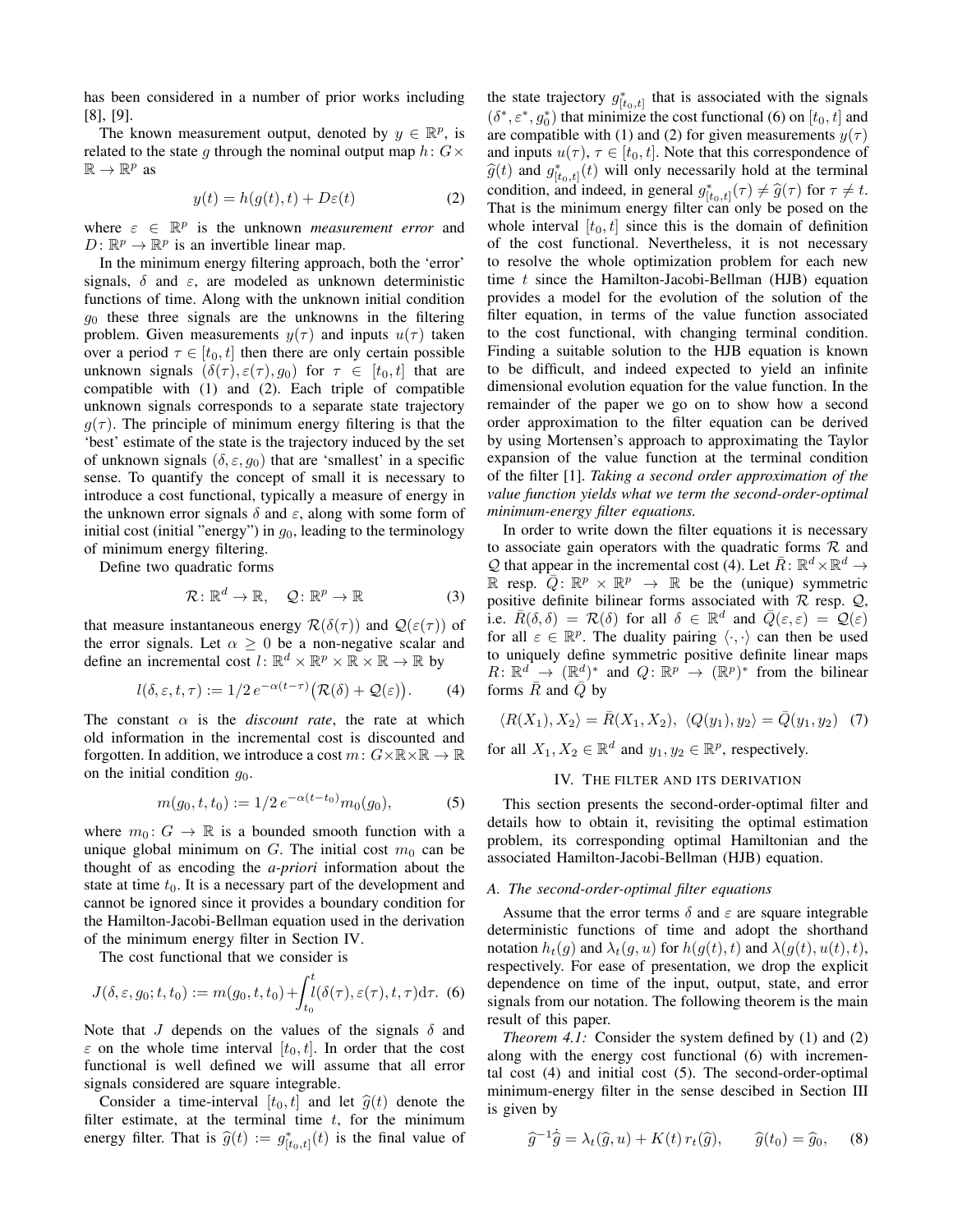where  $K(t)$ :  $\mathfrak{g}^* \to \mathfrak{g}$  is a time-varying linear map satisfying the operator Riccati equation (11) given below,

$$
\widehat{g}_0 = \underset{g \in G}{\arg \min} \ m_0(g),\tag{9}
$$

and the residual  $r_t(\hat{g}) = r(\hat{g}, t) \in \mathfrak{g}^*$  is given by

$$
r_t(\widehat{g}) = T_e L_{\widehat{g}}^* \left[ \left( \left( D^{-1} \right)^* Q \circ D^{-1} \left( y - h_t(\widehat{g}) \right) \right) \circ \mathbf{d} \, h_t(\widehat{g}) \right]. \tag{10}
$$

The second-order-optimal symmetric gain operator  $K(t)$ :  $\mathfrak{g}^* \rightarrow \mathfrak{g}$  satisfies the perturbed operator Riccati equation

$$
\dot{K} = -\alpha \cdot K + A \circ K + K \circ A^* - K \circ E \circ K + B \circ R^{-1} \circ B^* \n- \omega_{Kr} \circ K - K \circ \omega_{Kr}^*,
$$
\n(11)

with initial condition  $K(t_0) = X_0^{-1}$  where the operators  $X_0: \mathfrak{g} \to \mathfrak{g}^*, A(t): \mathfrak{g} \to \mathfrak{g}, \text{ and } E(t): \mathfrak{g} \to \mathfrak{g}^*$  are given by

$$
X_0 = T_e L_{\hat{g}_0}^* \circ \text{Hess } m_0(\hat{g}_0) \circ T_e L_{\hat{g}_0},\tag{12}
$$

$$
A(t) = \mathbf{d}_1 \lambda_t(\hat{g}, u) \circ T_e L_{\hat{g}} - \mathbf{ad}_{\lambda_t(\hat{g}, u)} - T_{\lambda_t(\hat{g}, u)}, \quad (13)
$$

and

$$
E(t) = -T_e L_{\hat{g}}^* \circ \left[ \left( \left( D^{-1} \right)^* \circ Q \circ D^{-1} \left( y - h_t(\hat{g}) \right) \right) \right]_{0}^{T_{\hat{g}}G} (14)
$$

Hess 
$$
h_t(\hat{g}) - (\mathbf{d} \, h_t(\hat{g}))^* \circ (D^{-1})^* \circ Q \circ D^{-1} \circ \mathbf{d} \, h_t(\hat{g}))
$$
 or  $l_t L_{\hat{g}}$ ,

 $\omega$  is the connection function and  $Kr$  is shorthand notation for  $K r_t(\hat{g})$ .  $\Box$ <br>A coordinate version of the operator statement of the

Riccati equation can be obtained by choosing bases for g,  $\mathbb{R}^d$ , and  $\mathbb{R}^p$ . We provide a worked example in Section V. In the remaining part of this section, we prove Theorem (4.1).

# *B. The optimal estimation problem*

The minimum-energy estimation problem stated in Section III is to find the state-control trajectory pair  $(g_{[t_0,t]}^*(\tau), \delta_{[t_0,t]}^*(\tau)), \tau \in [t_0,t]$ , that solves

$$
\min_{(g(\cdot),\delta(\cdot))} m(g(t_0),t,t_0) + \int_{t_0}^t l\left(\delta(\tau), D^{-1}\left(y(\tau) - h(g(\tau),\tau)\right), t, \tau\right) d\tau
$$
\n(15)

subject to the dynamic constraint

$$
\dot{g}(t) = g(t) \big( \lambda(g(t), u(t), t) + B\delta(t) \big) \tag{16}
$$

with free initial and final conditions. Here,  $u(\tau)$  and  $y(\tau)$ are *known* for  $\tau \in [t_0, t]$ .

Note how the control input in the above optimal estimation problem is the model error  $\delta$  while the applied input  $u$  is simply a known function of time. As we show in the following, the above rewriting of the minimum-energy estimation problem allows to easily compute the associated optimal Hamiltonian, which is then used to obtain the explicit expression for the Hamilton-Jacobi-Bellman (HJB) equation. A suitable truncation of the HJB equation will then lead to the second-order-optimal filter presented at the beginning of this section.

We denote by  $V(q, t)$  the minimum energy value among all trajectories of (16) within the interval  $[t_0, t]$  that reach the state  $q \in G$  at time t. The optimal estimate  $\hat{q}(t)$  is therefore equal to

$$
\widehat{g}(t)=g_{[t_0,t]}^*(t)=\mathop{\arg\min}_{g\in G}V(g,t),
$$

for  $t \in [t_0, \infty)$  and  $V(g, t_0) = m(g, t_0, t_0)$ . The key observation in [1] is that if we assume  $V(g, t)$  to be differentiable in a neighborhood of the optimal estimate  $\hat{g}(t)$  then, as  $V(g, t)$ attains its minimum at  $\hat{q}(t)$ , we must have

$$
\mathbf{d}_1 V(\hat{g}(t), t) \equiv 0 \tag{17}
$$

for  $t \geq t_0$ . Assuming that  $V(g, t)$  is smooth, the above expression can be further differentiated with respect to time obtaining a set of necessary conditions (actually, a set of differential equations) that fully characterize the optimal filter. Unfortunately, such a program has the drawback that we obtain an *infinite* number of conditions and therefore, for practical application, the optimal filter has to be truncated after a certain order, obtaining a suboptimal filter. However, such filters have shown promising performance for systems on SO(3), outperforming established nonlinear filters such as the Multiplicative Extended Kalman Filter (MEKF) [9], see also [22].

The simplest optimal filter is that obtained by truncating the series expansion at the second order. This requires only two differentiations of (17). It is worth recalling that for linear dynamics and quadratic cost, the minimum-energy filter obtained in this way is actually optimal and its equations are equivalent to the Kalman-Bucy filter [3].

#### *C. The optimal Hamiltonian*

Aiming for the Hamilton-Jacobi-Bellman (HJB) equation associated with the optimal estimation problem (15)-(16), in this subsection we derive the optimal Hamiltonian. Special care has to be taken in obtaining such a function because the system dynamics evolves on a smooth manifold and not, as would be more common, on the vector space  $\mathbb{R}^n$ . We refer to [23] for a review of optimal control theory on smooth manifolds (and, in particular, on Lie groups).

Given the estimator vector field (16) and incremental cost (4), the (time-varying) Hamiltonian  $\tilde{H}$ :  $T^*G \times \mathbb{R}^d \times \mathbb{R} \to \mathbb{R}$ is given by

$$
\tilde{H}(p,\delta,t) := \frac{1}{2}e^{-\alpha(t-t_0)}\left(\mathcal{R}(\delta) + \mathcal{Q}(D^{-1}(y(t) - h(g,t)))\right) \n+ \langle p, -g(\lambda(g, u(t), t) + B\delta)\rangle, \tag{18}
$$

where g is the base point of  $p \in T_g^* G \subset T^* G$ . The optimal filtering problem (15)-(16) can be thought of as a standard optimal control problem which is solved *backward in time*. This justifies the presence of the minus sign in the pairing between the state dynamics and the Lagrange multiplier  $p$ on the right hand side of (18). In this way, one interprets the function m in (15) as the *terminal* cost and the minimum energy  $V(g, t)$  as the cost-to-go.

As typical for optimal control problems defined on Lie groups [23], the cotangent vector  $p \in T_g^*G$  can be identified via left translation with the element  $\mu \in \mathfrak{g}^*$ , defined as  $\mu =$  $T_e L_g^*(p)$ . Using  $(g, \mu) \in G \times \mathfrak{g}^*$  in place of  $p \in T^*G$  in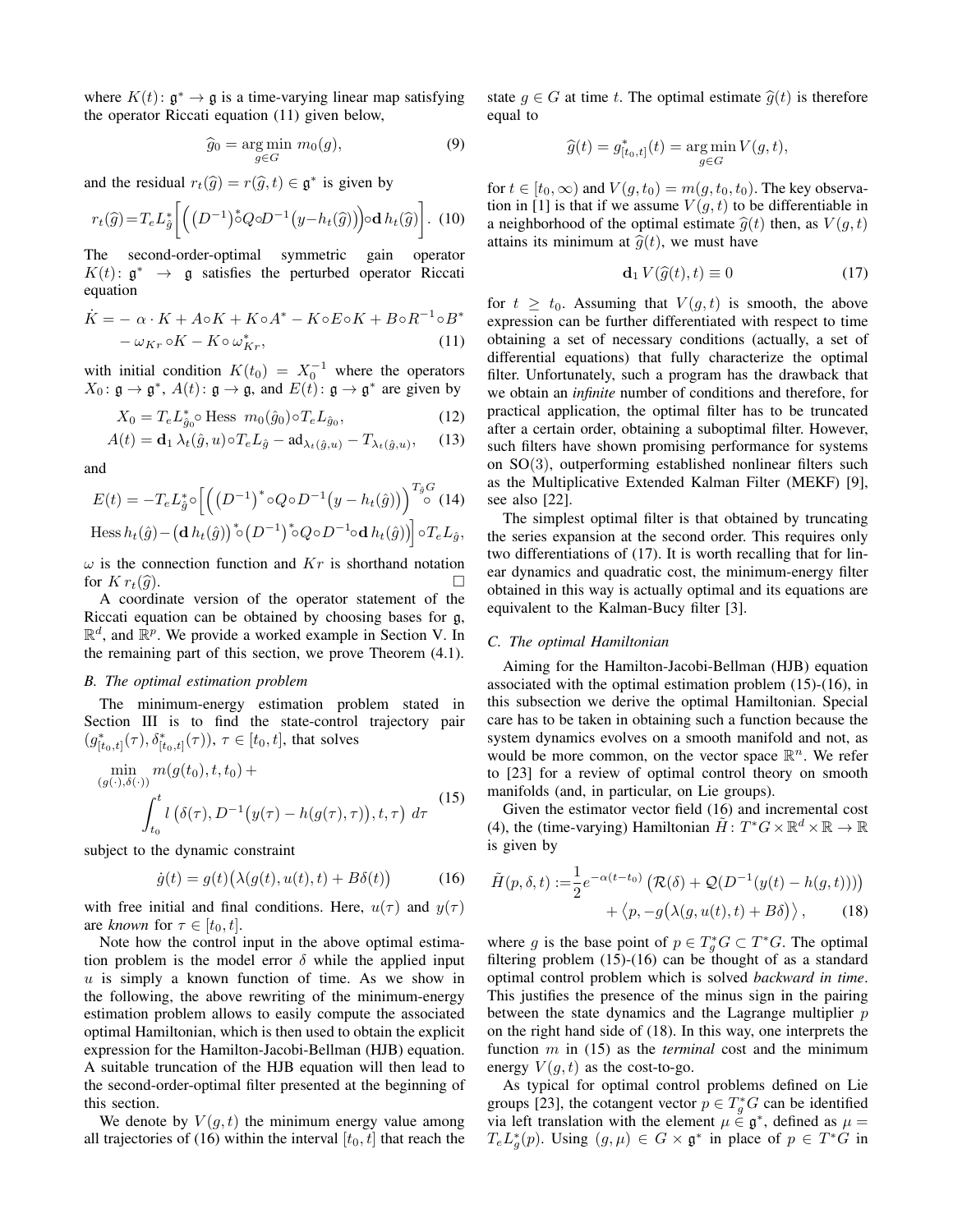(18), one obtains the left-trivialized Hamiltonian  $\tilde{H}^-$ :  $G \times$  $\mathfrak{g}^* \times \mathbb{R}^d \times \mathbb{R} \to \mathbb{R}$  defined as

$$
\tilde{H}^-(g,\mu,\delta,t) = \frac{1}{2}e^{-\alpha(t-t_0)}(\mathcal{R}(\delta) + \mathcal{Q}(D^{-1}(y(t) - h(g,t)))) - \langle \mu, \lambda(g, u(t), t) + B\delta \rangle.
$$
\n(19)

We are now ready to compute the left-trivialized *optimal* Hamiltonian that characterizes the optimal estimation problem (15)-(16).

*Proposition 4.2:* The left-trivialized optimal Hamiltonian  $H^-$ :  $G \times \mathfrak{g}^* \times \mathbb{R} \to \mathbb{R}$  associated with the optimal estimation problem  $(15)-(16)$  is given by

$$
H^{-}(g, \mu, t) = -\frac{1}{2} e^{\alpha(t - t_{0})} \langle \mu, B \circ R^{-1} \circ B^{*}(\mu) \rangle \qquad (20)
$$

$$
+ \frac{1}{2} e^{-\alpha(t - t_{0})} \mathcal{Q}(D^{-1}(y(t) - h(g, t))) - \langle \mu, \lambda(g, u(t), t) \rangle.
$$

*Proof:* The vector field  $g(\lambda(g, u(t), t) + B\delta)$  given in (16) is linear in  $\delta$ , while the incremental cost  $l(\delta, \varepsilon, t, \tau)$ given in (4) is quadratic in  $\delta$ . It is straightforward to see that the unique minimum  $\delta^{opt}(g, \mu, t)$  of the left-trivialized Hamiltonian (19) with respect to  $\delta$  is attained at

$$
\underset{\delta}{\arg\min} \tilde{H}^-(g,\mu,\delta,t) = e^{\alpha(t-t_0)} \cdot R^{-1} \circ B^*(\mu). \tag{21}
$$

Substituting  $\delta^{opt}$  into the left-trivialized Hamiltonian (19), the result follows.

*D. The left-trivialized HJB equation and the structure of the optimal filter*

The Hamilton-Jacobi-Bellman equation associated with the optimal control problem  $(15)-(16)$  is given by

$$
\frac{\partial}{\partial t}V(g,t) - H(\mathbf{d}_1 V(g,t),t) = 0 \tag{22}
$$

with initial condition  $V(g, t_0) = m(g, t_0, t_0)$ . Here,  $H: T^*G \times \mathbb{R} \to \mathbb{R}$  is the optimal Hamiltonian.

The presence of the minus sign in (22) is justified, as mentioned in the previous subsection, by the fact that the energy  $V(g, t)$  should be thought of as the cost-to-go associated with the minimization of the cost functional in the interval  $[t_0, t]$  while evolving the dynamics backwards in time, starting with  $q$  as final condition.

Equation (22) can be written in terms of the left-trivialized Hamiltonian as

$$
\frac{\partial}{\partial t}V(g,t) - H^-(g, T_e L_g^*(\mathbf{d}_1 V(g,t)),t) = 0.
$$
 (23)

The minimum energy estimator defines the estimate of the state at time t as the element  $q \in G$  that minimizes the value function  $V(g, t)$ , that is

$$
\widehat{g}(t) := \underset{g \in G}{\text{arg min}} \, V(g, t). \tag{24}
$$

Assuming differentiability of the value function in a neighborhood of the minimum value, we obtain the necessary condition

$$
\mathbf{d}_1 V(\widehat{g}(t), t) = 0 \tag{25}
$$

for all  $t \geq 0$ . Differentiating with respect to time it follows that

$$
\text{Hess}_{1} V(\hat{g}(t), t) \left(\dot{\hat{g}}(t)\right) + \mathbf{d}_{1} \left(\frac{\partial}{\partial t} V\right)(\hat{g}(t), t) = 0 \quad (26)
$$

for  $t \geq 0$ . Here,  $Hess_1 V(\hat{g}(t), t)$ :  $T_{\hat{g}(t)}G \to T_{\hat{g}(t)}^*G$  is the Hessian operator, see Section II. Since  $\frac{\partial}{\partial t}V : G \times \mathbb{R} \to \mathbb{R}$ satisfies the HJB equation (23), we have

$$
\mathbf{d}_1(\frac{\partial}{\partial t}V)(g,t) = \mathbf{d}_1 H^-(g,\mu(g,t),t) +
$$
  

$$
\mathbf{d}_2 H^-(g,\mu(g,t),t) \circ \mathbf{d}_1 \mu(g,t),
$$
 (27)

where  $\mu: G \times \mathbb{R} \to \mathfrak{g}^*$  is defined as

$$
\mu(g, t) := T_e L_g^* \big( \mathbf{d}_1 V(g, t) \big). \tag{28}
$$

Using (25) this yields

$$
\mathbf{d}_1(\frac{\partial}{\partial t}V)(\hat{g}(t),t) = \mathbf{d}_1 H^-(\hat{g}(t),0,t) +
$$
  

$$
\mathbf{d}_2 H^-(\hat{g}(t),0,t) \circ \mathbf{d}_1 \mu(\hat{g}(t),t).
$$
 (29)

Now,

$$
\mathbf{d}_1 \,\mu(g,t) = T_e L_g^* \circ \text{Hess}_1 \, V(g,t) +
$$
  
\n
$$
\omega_{T_e L_g^* (\mathbf{d}_1 \, V(g,t))}^* \circ T_g L_{g^{-1}}.
$$
\n(30)

See Section II for the meaning of the second term. But then

$$
\mathbf{d}_1 \,\mu(\hat{g}(t),t) = T_e L^*_{\hat{g}(t)} \circ \text{Hess}_1 \, V(\hat{g}(t),t) \tag{31}
$$

since the second term vanishes due to (25). Define  $Z(g,t): \mathfrak{g} \to \mathfrak{g}^*$  as

$$
Z(g,t) := T_e L_g^* \circ \text{Hess}_1 V(g,t) \circ T_e L_g \tag{32}
$$

then we can rewrite

$$
\mathbf{d}_2 H^{-}(\hat{g}(t), 0, t) \circ \mathbf{d}_1 \mu(\hat{g}(t), t) \circ T_e L_{\hat{g}(t)} = \n\mathbf{d}_2 H^{-}(\hat{g}(t), 0, t) \circ Z(\hat{g}(t), t) = \nZ(\hat{g}(t), t)^*(\mathbf{d}_2 H^{-}(\hat{g}(t), 0, t))
$$
\n(33)

and similarly

$$
\mathbf{d}_1 H^{-}(\hat{g}(t), 0, t) \circ T_e L_{\hat{g}(t)} =
$$
  
\n
$$
T_e L_{\hat{g}(t)}^{*} (\mathbf{d}_1 H^{-}(\hat{g}(t), 0, t)).
$$
\n(34)

Moreover,

$$
\text{Hess}_{1} V(\hat{g}(t), t) \left( \dot{\hat{g}}(t) \right) \circ T_{e} L_{\hat{g}(t)} =
$$
\n
$$
T_{e} L_{\hat{g}(t)}^{*} \circ \text{Hess}_{1} V(\hat{g}(t), t) \left( \dot{\hat{g}}(t) \right) =
$$
\n
$$
Z(\hat{g}(t), t) \left( \hat{g}(t)^{-1} \dot{\hat{g}}(t) \right).
$$
\n(35)

Using (29), (33), (34) and (35), equation (26) can be rewritten as  $\mathcal{L}$ 

$$
Z(\hat{g}(t), t) \left( \hat{g}(t)^{-1} \dot{\hat{g}}(t) \right) =
$$
  
-  $T_e L_{\hat{g}(t)}^* (\mathbf{d}_1 H^-(\hat{g}(t), 0, t))$  (36)  
-  $Z(\hat{g}(t), t)^* (\mathbf{d}_2 H^-(\hat{g}(t), 0, t))$ 

for  $t \geq 0$ . By equation (25), the point  $\hat{g}(t) \in G$  is a critical point of the value function, and hence the Hessian  $Hess<sub>1</sub> V(\hat{g}(t), t)$  is symmetric, see Section II. By equation (32) then  $Z(\hat{g}(t), t)$  is symmetric, i.e.  $Z(\hat{g}(t), t)$  =  $Z(\hat{g}(t), t)^*$ . Here we have used the identification of the bidual  $\mathfrak{g}^{**}$  with  $\mathfrak{g}$ . Assuming further that  $Hess_1 V(\hat{g}(t), t)$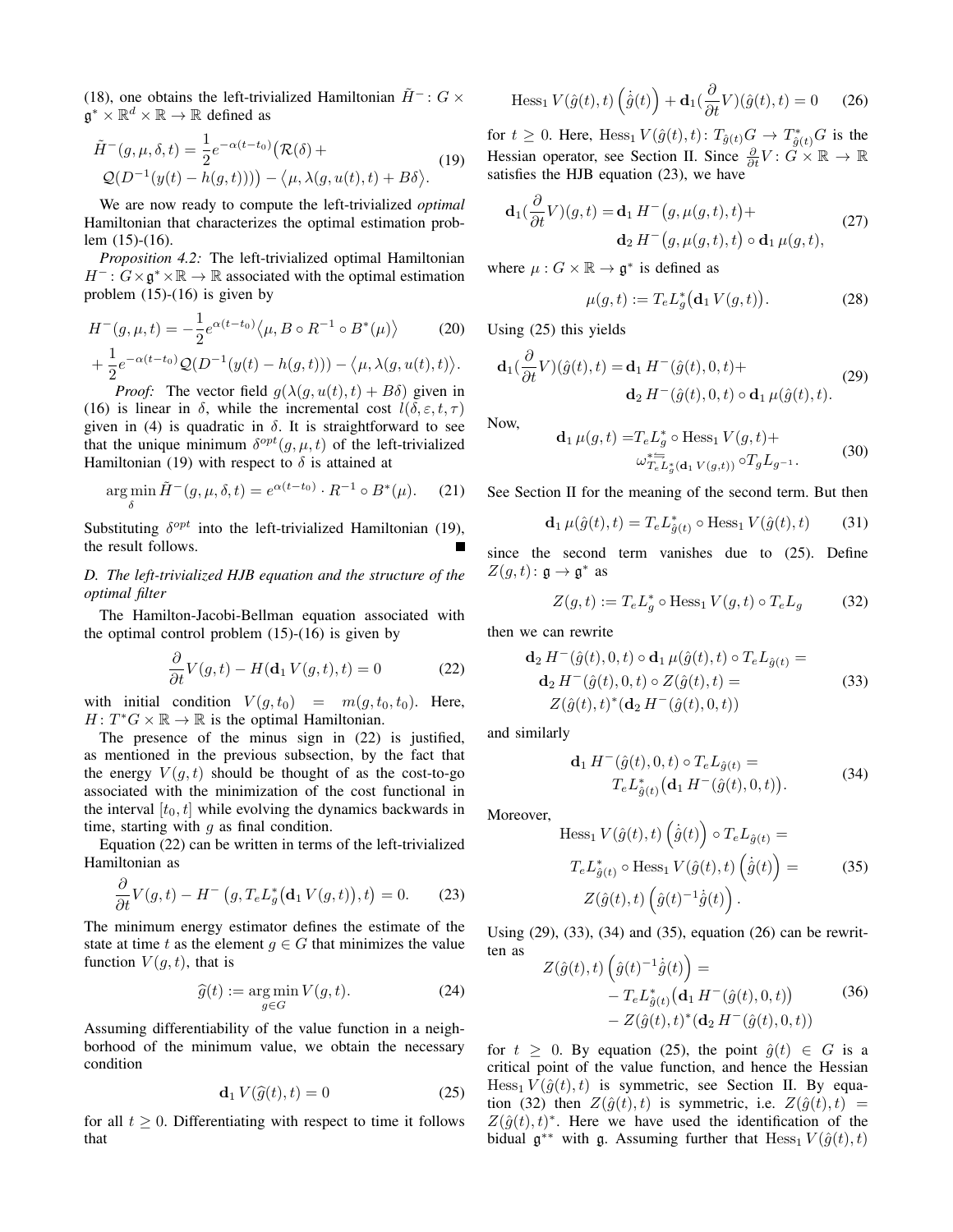and hence  $Z(\hat{q}(t), t)$  is invertible, then equation (36) is equivalent to

$$
\hat{g}(t)^{-1}\dot{\hat{g}}(t) = -\mathbf{d}_2 H^{-}(\hat{g}(t), 0, t)
$$
\n
$$
- Z(\hat{g}(t), t)^{-1} \circ T_e L_{\hat{g}(t)}^* \big(\mathbf{d}_1 H^{-}(\hat{g}(t), 0, t)\big).
$$
\n(37)

In the following, we adopt the shorthand notation  $h_t(g)$  and  $\lambda_t(g, u)$  for  $h(g(t), t)$  and  $\lambda(g(t), u(t), t)$ , respectively, and drop the explicit dependence on time of signals from our notation where convenient. From (20),

$$
\mathbf{d}_2 H^{-}(g, \mu, t) = - e^{\alpha(t - t_0)} \cdot B \circ R^{-1} \circ B^*(\mu) - \lambda_t(g, u)
$$
 (38)

and

$$
\mathbf{d}_1 H^-(g, \mu, t) = -e^{-\alpha(t - t_0)} \cdot \left( \left( D^{-1} \right)^* \circ Q \circ D^{-1} \right)
$$

$$
(y - h_t(g)) \circ \mathbf{d} h_t(g) - \mu \circ \mathbf{d}_1 \lambda_t(g, u). \quad (39)
$$

We obtain

$$
\mathbf{d}_2 H^{-}(\hat{g}, 0, t) = -\lambda_t(\hat{g}, u) \tag{40}
$$

and

$$
\mathbf{d}_1 H^-(\hat{g}, 0, t) = -e^{-\alpha(t - t_0)} \cdot \left( \left( D^{-1} \right)^* \circ Q \circ D^{-1} \right)
$$

$$
\left( y - h_t(\hat{g}) \right) \circ \mathbf{d} \, h_t(\hat{g}). \tag{41}
$$

Here we have again used the identification of g with its bidual g ∗∗, allowing us to interpret the differential  $\mathbf{d}_2 H^{-}(\hat{g}(t), \mu, t) \colon \mathfrak{g}^* \to \mathbb{R}$  as an element of  $\mathfrak{g}$ . Defining  $r_t(\widehat{g}) = r(\widehat{g}(t), t) \in \mathfrak{g}^*$  by

$$
r_t(\widehat{g})\!:=\!T_eL_{\widehat{g}}^*\left[\!\left(\!\left(D^{-1}\right)^*\!\!\circ Q\circ D^{-1}\!\left(y-h_t(\widehat{g})\right)\!\right)\!\circ \mathbf{d}\,h_t(\widehat{g})\!\right]\!(42)
$$

we can then write (37) as

$$
\widehat{g}^{-1}\widehat{g} = \lambda_t(\widehat{g}, u) + e^{-\alpha(t - t_0)} \cdot Z(\widehat{g}, t)^{-1} r_t(\widehat{g}). \tag{43}
$$

Compare this to equations (8) and (10) in Theorem 4.1, noting that  $e^{-\alpha(t-t_0)} \cdot Z(\hat{g}(t), t)^{-1}$  maps  $\mathfrak{g}^*$  to  $\mathfrak{g}$ . Since the integral part of the cost (6) vanishes at the initial time  $t = t_0$ , the initial condition for the optimal filter is as in (9).

# *E. Approximate time evolution of* Z

Ideally, one would like to compute a differential equation for  $Z(\hat{q}(t), t)$  so that coupling it with (43) one obtains the optimal filter for  $(1)-(2)$ . Unfortunally, it is well known – in the flat case – that such an approach is going to fail as Z satisfies an infinite dimensional differential equation, the linear dynamics with quadratic cost being one of the most important exceptions [1]. For this reason, in the following we compute an approximation of the time evolution of  $Z(q, t)$  along the optimal solution  $\hat{g}(t)$  by neglecting the third covariant derivative of the value function  $V$ . Such an approximation is denoted by  $X(g, t)$ . In the case of linear dynamics with quadratic cost the value function is itself quadratic, meaning that its third derivative is zero and  $X(g, t) = Z(g, t)$  in that case. In the general Lie group case, we have the following result.

*Proposition 4.3:*  $X(t) := X(\hat{g}(t), t) \in \mathfrak{L}(\mathfrak{g}, \mathfrak{g}^*)$  fulfills the operator Riccati equation

$$
\dot{X} = e^{-\alpha(t-t_0)} \cdot S - A^* \circ X - X \circ A \tag{44}
$$

$$
- e^{\alpha(t-t_0)} \cdot X \circ B \circ R^{-1} \circ B^* \circ X, \qquad X(t_0) = X_0
$$

with

$$
X_0 = T_e L_{\hat{g}_0}^* \circ \text{Hess } m_0(\hat{g}_0) \circ T_e L_{\hat{g}_0}, \tag{45}
$$

$$
A(t) = -\omega_{\hat{g}^{-1}\hat{g}} + \omega_{\lambda_t(\hat{g},u)}^- + \mathbf{d}_1 \lambda_t(\hat{g},u) \circ T_e L_{\hat{g}},\tag{46}
$$

$$
S(t) = -T_e L_{\hat{g}}^* \tag{47}
$$

$$
\left(\left(\left(D^{-1}\right)^* \circ Q \circ D^{-1}\left(y - h_t(\hat{g})\right)\right)^{1_{\hat{g}}G} \circ \text{Hess}\,h_t(\hat{g}) + \\ - \left(\mathbf{d}\,h_t(\hat{g})\right)^* \circ \left(D^{-1}\right)^* \circ Q \circ D^{-1} \circ \mathbf{d}\,h_t(\hat{g})\right) \circ T_e L_{\hat{g}},
$$

and  $\hat{g}_0$  as in (9).

*Proof:* From (32), setting  $g = \hat{g}(t)$ , we get

$$
\frac{\mathrm{d}}{\mathrm{d}t}Z(\hat{g}(t),t) = \frac{\mathrm{d}}{\mathrm{d}t}(T_e L_{\hat{g}(t)}^* \circ \text{Hess}_1 V(\hat{g}(t),t) \circ T_e L_{\hat{g}(t)})
$$
\n
$$
= \omega_{\hat{g}^{-1}\hat{g}}^* \circ Z(\hat{g}(t),t) + Z(\hat{g}(t),t) \circ \omega_{\hat{g}^{-1}\hat{g}} + T_e L_{\hat{g}(t)}^* \circ \frac{\partial}{\partial t}(\text{Hess}_1 V)(\hat{g}(t),t) \circ T_e L_{\hat{g}(t)} + h.o.t.,
$$
\n(48)

where the higher order terms  $(h.o.t.)$  will be neglected to obtain a finite dimensional approximation to the (infinite dimensional) optimal filter. See Section II for the meaning of the operators  $\omega$  and  $\omega^*$ . The partial time derivative commutes with covariant differentiation on  $G$ , so we can use equation (27) to compute  $\frac{\partial}{\partial t}(\text{Hess}_{1} V)(\hat{g}(t), t) =$  $Hess_1(\frac{\partial}{\partial t}V)(\hat{g}(t), t)$ . We start by rewriting equation (27) into the following form,

$$
\mathbf{d}_1(\frac{\partial}{\partial t}V)(g,t) = \mathbf{d}_1 H^-(g,\mu(g,t),t) +
$$
\n
$$
(\mathbf{d}_1 \mu(g,t))^* (\mathbf{d}_2 H^-(g,\mu(g,t),t)).
$$
\n(49)

By Eq. (30) and using the operator calculus from Section II,

$$
\big(\mathbf{d}_1\,\mu(g,t)\big)^*(W) = \big(\text{Hess}_1\,V(g,t)\big)^*\circ T_eL_g(W) +
$$
  

$$
T_gL_{g^{-1}}^*\circ\omega_W^{\overleftarrow{W}}\big(T_eL_g^*(\mathbf{d}_1\,V(g,t))\big),
$$

for  $W \in \mathfrak{g}^{**} \simeq \mathfrak{g}$ . Combining this with equation (49) we arrive at

$$
\mathbf{d}_1(\frac{\partial}{\partial t}V)(g,t) = \mathbf{d}_1 H^-(g,\mu(g,t),t) +
$$
  
\n
$$
(\text{Hess}_1 V(g,t))^* \circ T_e L_g \big(\mathbf{d}_2 H^-(g,\mu(g,t),t)\big) +
$$
  
\n
$$
T_g L_{g^{-1}}^* \circ \omega_{\mathbf{d}_2 H^-(g,\mu(g,t),t)}^{=*} \big(T_e L_g^*(\mathbf{d}_1 V(g,t))\big).
$$

Then

$$
\frac{\partial}{\partial t}(\text{Hess}_{1} V)(\hat{g}(t), t) = \text{Hess}_{1}(\frac{\partial}{\partial t} V)(\hat{g}(t), t) =
$$
\n
$$
\text{Hess}_{1} H^{-}(\hat{g}, 0, t) + \mathbf{d}_{2}(\mathbf{d}_{1} H^{-})(\hat{g}, 0, t) \circ \mathbf{d}_{1} \mu(\hat{g}, t) +
$$
\n
$$
\text{Hess}_{1} V(\hat{g}, t) \circ T_{e} L_{\hat{g}} \circ \omega_{\mathbf{d}_{2} H^{-}(\hat{g}, 0, t)}^{-} \circ T_{\hat{g}} L_{\hat{g}}^{-1} +
$$
\n
$$
\text{Hess}_{1} V(\hat{g}, t) \circ T_{e} L_{\hat{g}} \circ \mathbf{d}_{1}(\mathbf{d}_{2} H^{-})(\hat{g}, 0, t) +
$$
\n
$$
\text{Hess}_{1} V(\hat{g}, t) \circ T_{e} L_{\hat{g}} \circ \text{Hess}_{2} H^{-}(\hat{g}, 0, t) \circ \mathbf{d}_{1} \mu(\hat{g}, t) +
$$
\n
$$
T_{\hat{g}} L_{\hat{g}^{-1}}^{*} \circ \omega_{\mathbf{d}_{2} H^{-}(\hat{g}, 0, t)}^{-} \circ T_{e} L_{\hat{g}}^{*} \circ \text{Hess}_{1} V(\hat{g}, t) +
$$
\nh.o.t. (50)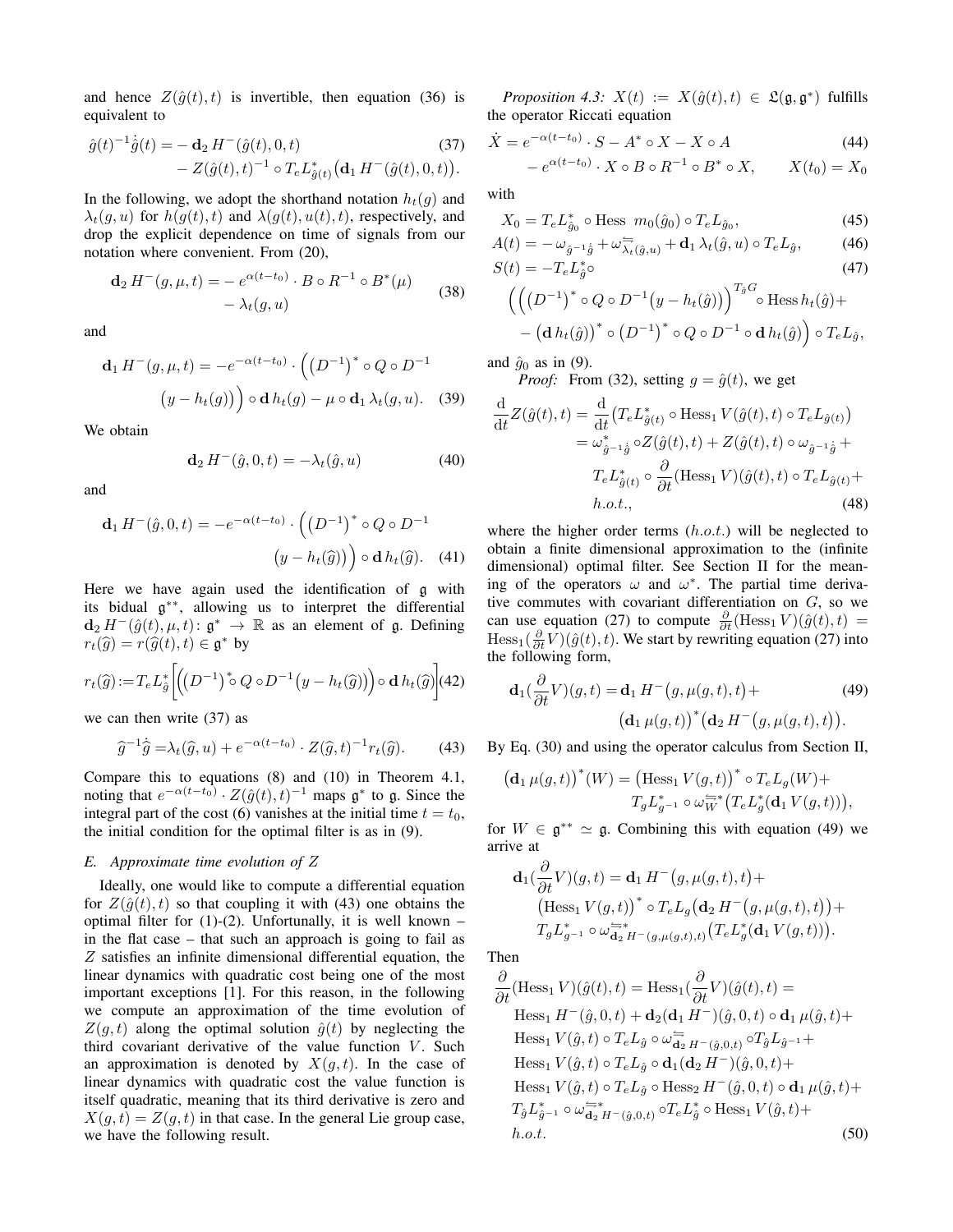Here we have used equation (25) and the fact that the Hessian operator at a critical point is symmetric. Combining equations (48), (50) and (31) and neglecting higher order terms, we arrive at

$$
\frac{\mathrm{d}}{\mathrm{d}t} Z(\hat{g}(t), t) \approx \tag{51}
$$
\n
$$
\omega_{\hat{g}^{-1}\hat{g}}^* \circ Z(\hat{g}, t) + Z(\hat{g}, t) \circ \omega_{\hat{g}^{-1}\hat{g}} +
$$
\n
$$
T_e L_{\hat{g}}^* \circ \text{Hess}_1 H^-(\hat{g}, 0, t) \circ T_e L_{\hat{g}} +
$$
\n
$$
T_e L_{\hat{g}}^* \circ \mathbf{d}_2(\mathbf{d}_1 H^-)(\hat{g}, 0, t) \circ Z(\hat{g}, t) +
$$
\n
$$
\omega_{\mathbf{d}_2}^{\equiv *} H^-(\hat{g}, 0, t) \circ Z(\hat{g}, t) + Z(\hat{g}, t) \circ \omega_{\mathbf{d}_2}^{\equiv *} H^-(\hat{g}, 0, t) +
$$
\n
$$
Z(\hat{g}, t) \circ \mathbf{d}_1(\mathbf{d}_2 H^-)(\hat{g}, 0, t) \circ T_e L_{\hat{g}} +
$$
\n
$$
Z(\hat{g}, t) \circ \text{Hess}_2 H^-(\hat{g}, 0, t) \circ Z(\hat{g}, t).
$$
\n(51)

Differentiating equation (39) we obtain

$$
\begin{aligned} \text{Hess}_{1} \, H^{-}(\hat{g}(t), 0, t) &= -e^{-\alpha(t - t_{0})} \qquad (52) \\ \cdot \left( \left( D^{-1} \right)^{*} \circ Q \circ D^{-1} \left( y - h_{t}(\hat{g}) \right) \right)^{T_{\hat{g}}G} \circ \text{Hess}\, h_{t}(\hat{g}) \\ &+ e^{-\alpha(t - t_{0})} \cdot \left( \mathbf{d}\, h_{t}(\hat{g}) \right)^{*} \circ \left( D^{-1} \right)^{*} \circ Q \circ D^{-1} \circ \mathbf{d}\, h_{t}(\hat{g}), \end{aligned}
$$

where  $(\cdot)^{T_{\hat{g}}G}$  is the exponential functor, see Section II. Also, from (39) and (38),

$$
\mathbf{d}_2(\mathbf{d}_1 H^-) (\hat{g}(t), 0, t) = (\mathbf{d}_1(\mathbf{d}_2 H^-) (\hat{g}(t), 0, t))^*
$$
  
= -(\mathbf{d}\_1 \lambda (\hat{g}(t), u(t), t))^\*, (53)

and differentiating (38) yields

Hess<sub>2</sub> 
$$
H^{-}(\hat{g}(t), 0, t) = -e^{\alpha(t-t_0)} \cdot B \circ R^{-1} \circ B^*
$$
. (54)

Using (51)-(54) and (40) it is straightforward to show that

$$
\frac{\mathrm{d}}{\mathrm{d}t}Z(\hat{g}(t),t) \approx e^{-\alpha(t-t_0)} \cdot S - A^* \circ Z(\hat{g},t) - Z(\hat{g},t) \circ A
$$

$$
-e^{\alpha(t-t_0)} \cdot Z(\hat{g},t) \circ B \circ R^{-1} \circ B^* \circ Z(\hat{g},t),
$$

with  $S(t)$  and  $A(t)$  as in (47) and (46), respectively. As we neglect the third order derivative of  $V$ , the above equation is only an approximation of  $\frac{d}{dt}Z(\hat{g}(t), t)$ . To highlight this fact, in (44), we write X instead of Z. The formula (45) for the initial condition follows immediately from the initial condition for the HJB. This completes the proof.

It remains to prove Theorem 4.1 stated in Section III. To this end, note that in  $(43)$  the inverse of the matrix X is required. It is however unnecessary to compute the inverse of X. Indeed, defining  $K(t) := e^{-\alpha(t-t_0)} X^{-1}(t)$ , with  $X(t)$  satisfying (44), the near optimal filter can be computed from Proposition 4.3, equation (43) and a straightforward application of the well known formula for the derivative of the inverse of an operator.

# V. A WORKED EXAMPLE

In this section, we detail a second-order-optimal filter for the rotational dynamics of a rigid body subject to external torques, assuming some directional measurements are available.

We represent the orientation of a rigid body in space by the rotation matrix  $\mathbf{R} \in SO(3)$  that encodes the coordinates of a body-fixed frame  ${B}$  with respect to the coordinates of an inertial frame  $\{A\}$ . We denote by  $\mathbb I$  the inertia tensor, by  $\Omega$  the angular velocity, and by  $\tau$  the applied external torque, all of them expressed in the body-fixed frame  ${B}$ . The rotational dynamics of a rigid body evolves on  $TSO(3)$ , the tangent bundle of the special orthogonal group  $SO(3)$ . It is a standard practice to identify  $TSO(3)$  with  $SO(3) \times \mathbb{R}^3$ via left translation [14] and write the rotation dynamics as

$$
\mathbf{R}^T \dot{\mathbf{R}} = \mathbf{\Omega}^\times,\tag{55}
$$

$$
\dot{\Omega} = \mathbb{I}^{-1} \left( (\mathbb{I}\Omega)^{\times} \Omega + \tau \right), \tag{56}
$$

with  $(\mathbf{R}, \mathbf{\Omega}) \in \text{SO}(3) \times \mathbb{R}^3$ .

We consider the nonlinear filtering problem of reconstructing the attitude matrix  $\bf{R}$  and the angular velocity of the rigid body assuming to have *two* (possibly time-varying) reference direction measurements  $\aa_1$  and  $\aa_2 \in \mathbb{S}^2$  corrupted by measurement noise (S <sup>2</sup> denotes the 2-sphere of unit norm in the inertial reference frame  ${A}$ ). Typical examples of reference directions are the magnetic or gravitational fields at the location in which the system is operating.

As measurement output model, we employ

$$
\mathbb{R}^6 \ni y(t) = \begin{bmatrix} a_1(t) \\ a_2(t) \end{bmatrix} = \begin{bmatrix} \mathbf{R}^T(t)\mathring{a}_1(t) \\ \mathbf{R}^T(t)\mathring{a}_2(t) \end{bmatrix} + \varepsilon(t), \quad (57)
$$

where  $\varepsilon$  represents the unknown measurement error. Equation (57) has the structure of (2), where, for ease of presentation, we assume that D equals the identity.

As error model for the dynamics, we choose

$$
\mathbf{R}^T \dot{\mathbf{R}} = (\mathbf{\Omega})^\times, \tag{58}
$$

$$
\dot{\Omega} = \mathbb{I}^{-1} \left( (\mathbb{I}\Omega)^{\times} \Omega + \tau \right) + \delta. \tag{59}
$$

Equations (58)-(59) are a particular case of (1) where  $\delta \in \mathbb{R}^3$ and  $B: \mathbb{R}^3 \to \mathbb{R}^3_\times \times \mathbb{R}^3$ ,  $\delta \mapsto (0, \delta)$ .

We assume that the optimal filtering problem is posed in terms of the minimization of cost functional (6) with the quadratic incremental cost (4). Without loss of generality and for ease of presentation, in (4) we assume that the quadratic form Q is *block diagonal*, while no additional conditions are imposed to the quadratic form  $R$  other than being strictly positive definite. As done in  $(7)$ , the quadratic forms  $\mathcal{Q}$  and  $R$  are specified in terms of two symmetric positive definite linear maps  $Q$  and  $R$ . As mentioned, for the linear map  $Q$ we will assume a block diagonal structure. Namely, we take

$$
Q = \begin{bmatrix} q_1 I_{3 \times 3} & 0 \\ 0 & q_2 I_{3 \times 3} \end{bmatrix},
$$
 (60)

with  $q_1$  and  $q_2$  strictly positive constants.

By choosing different group operations, we can assign to tangent bundle  $TSO(3) \approx SO(3) \times \mathbb{R}^3$  different Lie group structures. Here, we follow the approach detailed in, e.g., [24], [25] and select the product group structure, that is, for  $(\mathbf{R}, \mathbf{X})$  and  $(\mathbf{S}, \mathbf{Y}) \in SO(3) \times \mathbb{R}^3$ , we define the group product as

$$
(\mathbf{R}, \mathbf{X}) \cdot (\mathbf{S}, \mathbf{Y}) = (\mathbf{R}\mathbf{S}, \mathbf{X} + \mathbf{Y}). \tag{61}
$$

The Lie algebra of the product group  $SO(3) \times \mathbb{R}^3$  is the product algebra  $\mathfrak{so}(3) \times \mathbb{R}^3 \approx \mathbb{R}^3 \times \mathbb{R}^3$  (here,  $\mathbb{R}^3 \times$  is the Lie algebra of  $\mathbb{R}^3$  with the cross product Lie bracket). Given